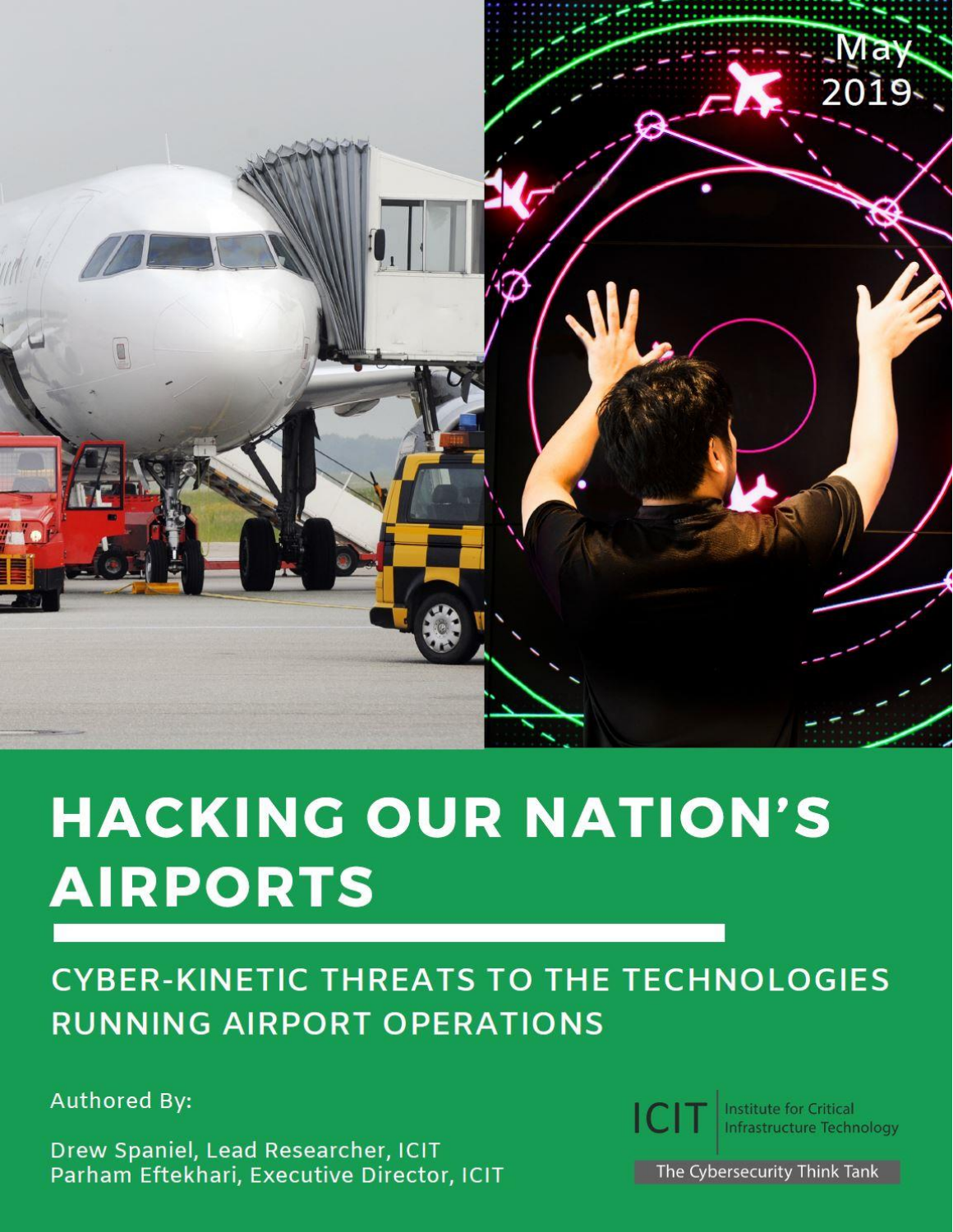

# **Hacking our Nation's Airports**

**Cyber-Kinetic Threats to the Technologies Running Airport Operations**

**May 2019**

Copyright 2019 Institute for Critical Infrastructure Technology. Except for (1) brief quotations used in media coverage of this publication, (2) links to the [www.icitech.org](http://www.icitech.org/) website, and (3) certain other noncommercial uses permitted as fair use under United States copyright law, no part of this publication may be reproduced, distributed, or transmitted in any form or by any means, including photocopying, recording, or other electronic or mechanical methods, without the prior written permission of the publisher. For permission requests, contact the Institute for Critical Infrastructure Technology.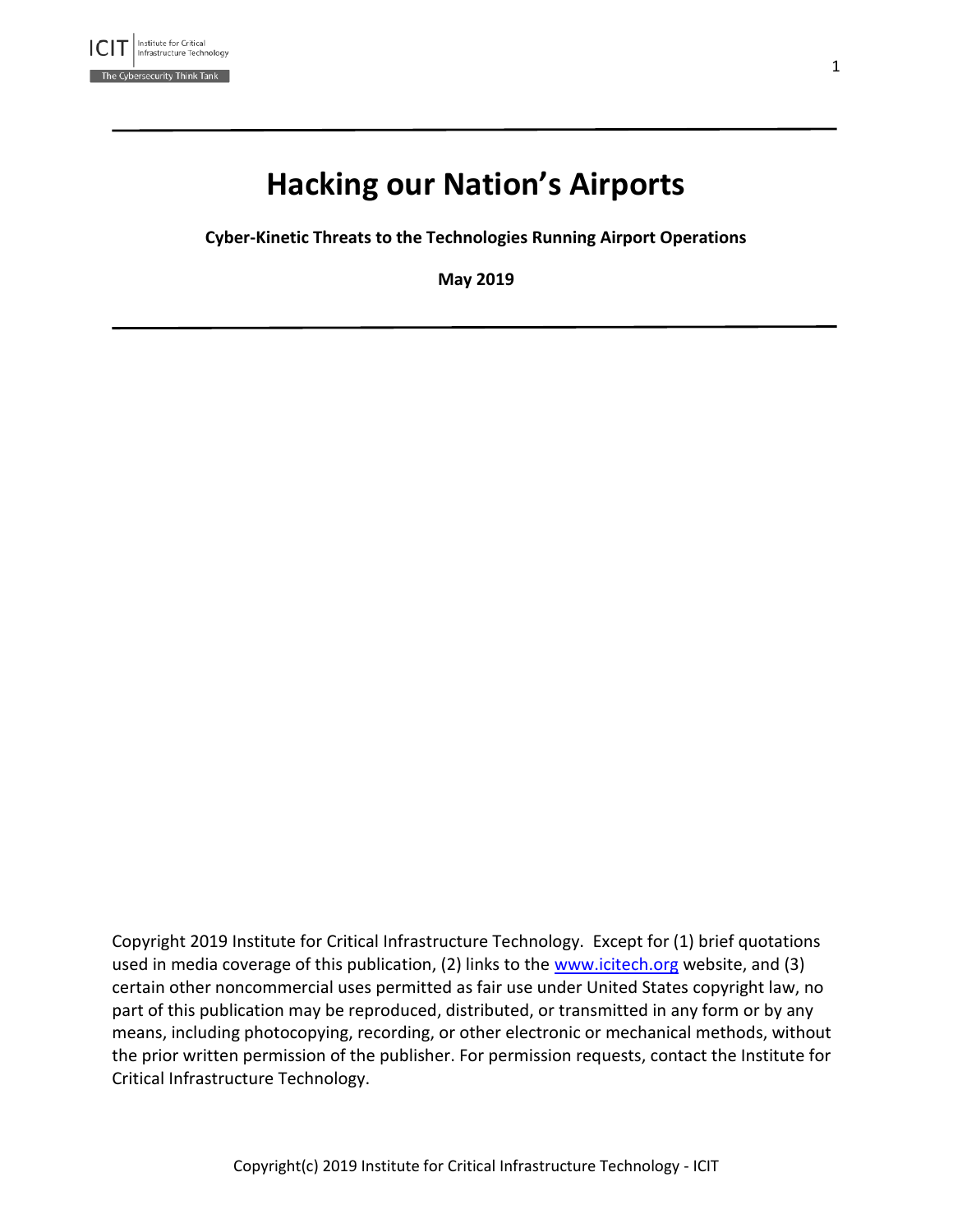

# **Contents**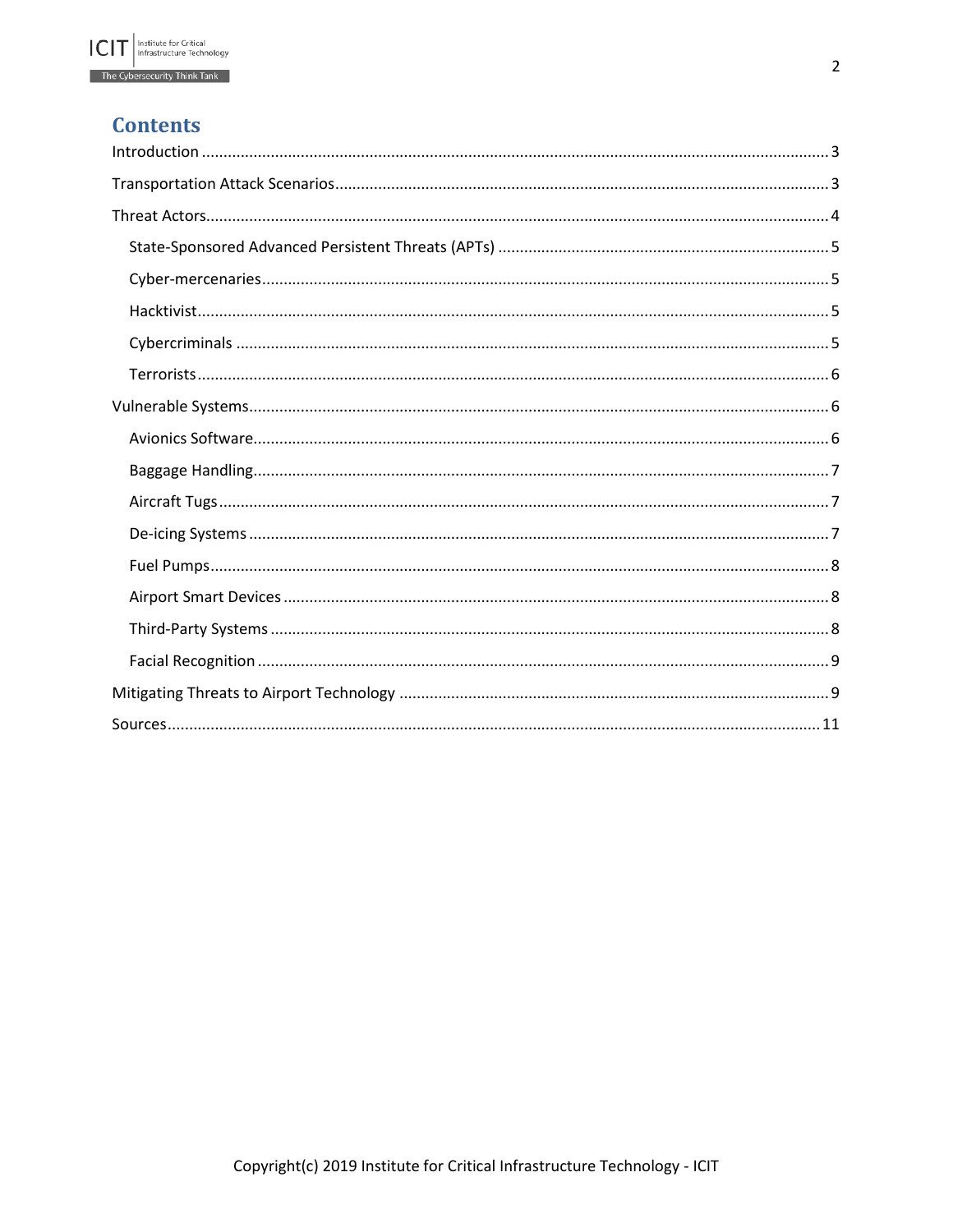# <span id="page-3-0"></span>**Introduction**

As part of a nation's critical infrastructure, airports are highly symbolic, integral to the economy, and directly or indirectly impact the lives of virtually every citizen. For these reasons, airports are high profile targets for malicious nation-state actors who seek high-profile attacks that will disrupt daily life, cause mass causalities and damage a country's reputation [1].

Most of the 8 million people estimated to fly every day interact with the technologies running the "typical airport experience" - avionics software on planes, air traffic control systems, baggage handling systems, ticketing systems, security systems, etc. – without considering the resiliency and security of the software or equipment they interact with. However, as was recently seen with the Boeing 737 Max incident, if the technology running our airports is not responsibility developed, coded, and manufactured then the lives of hundreds of passengers and crew may be at risk {A5].

Today, we find ourselves at risk of attack from terrorists, criminals, and nation-state adversaries who may exploit vulnerabilities in the technologies running our airports, causing financial or physical harm. The European Aviation Safety Agency has reported over 1,000 cyber-attacks each month on aviation systems and suggested the number is most likely to increase with the advancing digitalization of passenger engagement [2]. Modern airports themselves are equally vulnerable to cyber attacks as they are dependent on technologies such as the Internet of things (IoT), cloud and integrated systems for efficient, uninterrupted management of the logistics required to run such a complex operation [1].

Unless the equipment, networks, and devices which make up an airport's ecosystem were designed with cybersecurity and resiliency as a requirement, our national security is at jeopardy. Cyber attacks and software glitches can result in delays, loss of revenue, and safety risks to passengers and employees. It is critical for the airline community and stakeholders in capitol hill, federal and state agencies, and the private sector to understand these risks and prioritize improved technology development and layered security strategies to improve the resiliency of our nation's airports and airline industry.

# <span id="page-3-1"></span>**Transportation Attack Scenarios**

On the surface, attacks on air travel infrastructure seem like the plot of a fictional Hollywood action thrillers. After all, ever since the attacks on September 11, 2001, airports have implemented layered security controls that prevent so much as a stray water bottle aboard, let alone a dangerous weapon. However, while the physical security procedures implemented have proven effective at mitigating kinetic threats, the same diligence has not been applied to securing the Information Technology (IT) and Operational Technology (OT) systems, networks, and equipment upon which airports depend.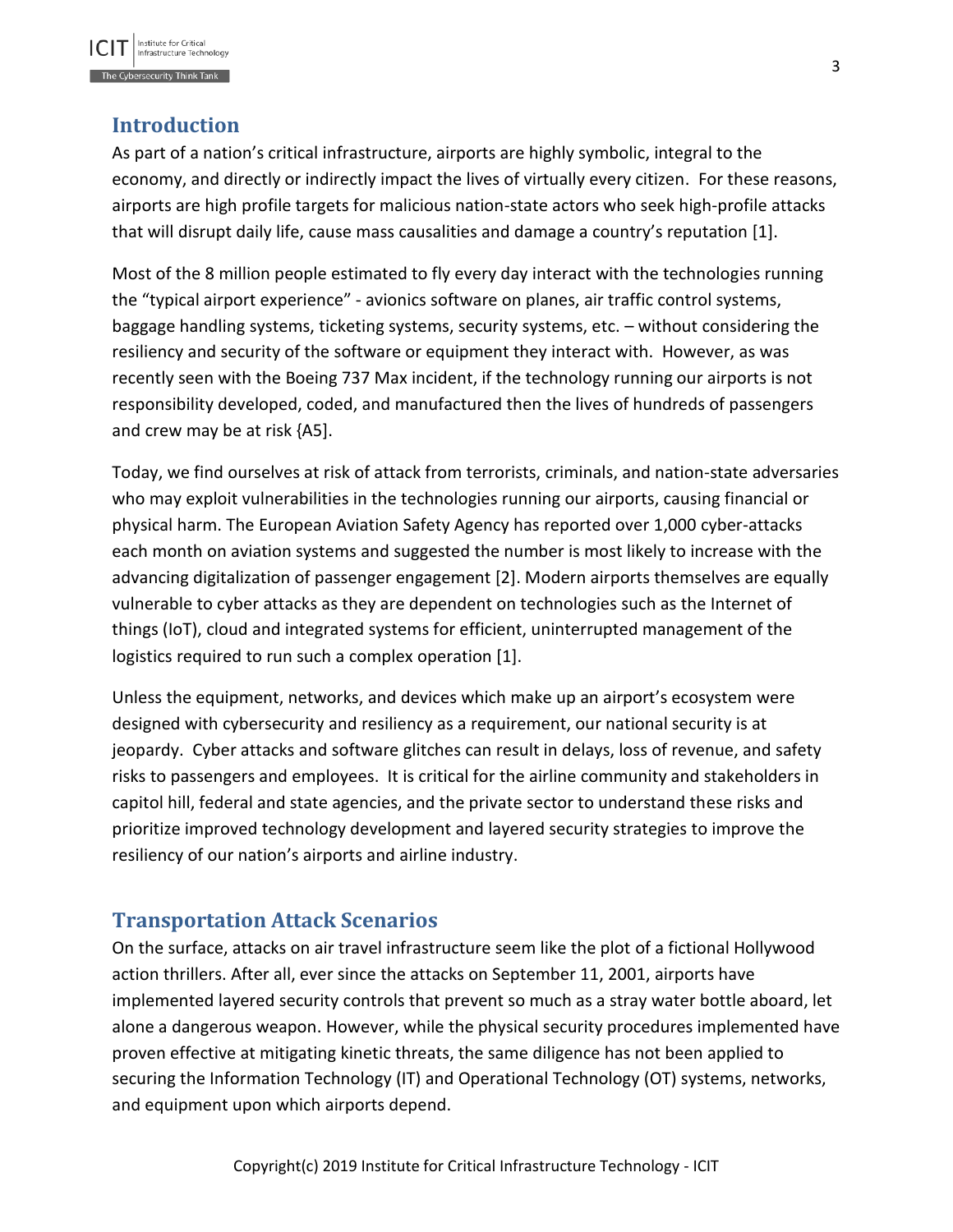Much of the OT infrastructure that supports airport operations remains vulnerable because its security is not as much a priority as passenger logistics and physical security. For the most part, these legacy systems and equipment were not developed with security-by-design as a priority throughout their development lifecycle. As a result, airport networks are vulnerable to disruptive and deadly cyber-kinetic attacks whose outcomes can range from irksome delays to catastrophic crashes. An illustrative, but undoubtedly not an exhaustive list of scenarios include:

#### **Airport Cybersecurity Attack Scenarios**

**Attacks on electronic signage to disable signs or change content**

**Ransomware on airport, airline, or vendor systems**

**Baggage system disruptions or misconfiguration**

**Interruptions to HVAC, electrical, or other building functions**

**Parking system disruption**

**Credit or debit card data theft**

**Theft of sensitive emails or documents to blackmail or embarrass airport executives, personnel, or their families ("doxing")**

**Establishing a fake airport website to spread misinformation or gather personal information**

**Compromising access management systems and issuing physical credentials to a nefarious actor Disruption of jetway or other ramp functions**

**Attacks to prevent access to airport networks**

**Disruption of airport systems via malware delivered via phishing emails**

**Attempts to access physical security systems**

**Watering hole attacks originating from airport public Wi-Fi**

**False flag attacks meant to distract authorities, disrupt operations, or cause mass panic**

**Destructive cyber-kinetic attacks on OT systems such as wiper malware that render systems permanently inoperable**

**Man-in-the-Middle attacks to propagate incorrect arrival, departure, and navigational data meant to cause air-traffic collisions**

**Cyber operations designed to allow dangerous individuals or items to bypass security safeguards DDoS attacks leveraging or acting against Internet of Things enabled sensors and devices**

**Attacks to disrupt Automatic Dependent Surveillance-Broadcast (ADS–B) and other air traffic management systems**

**Tamper with airport self-serving customer systems**

<span id="page-4-0"></span>**Accessing CCTV systems for surveillance**

# **Threat Actors**

Attribution is not the most crucial factor to defend airports, but it is important to have a highlevel understanding of who would be interested in targeting airport IT-OT infrastructure in disruptive or destructive cyber attacks. Below, ICIT has included high-level profiles of common threat actor categories and their potential motivations for targeting airport networks.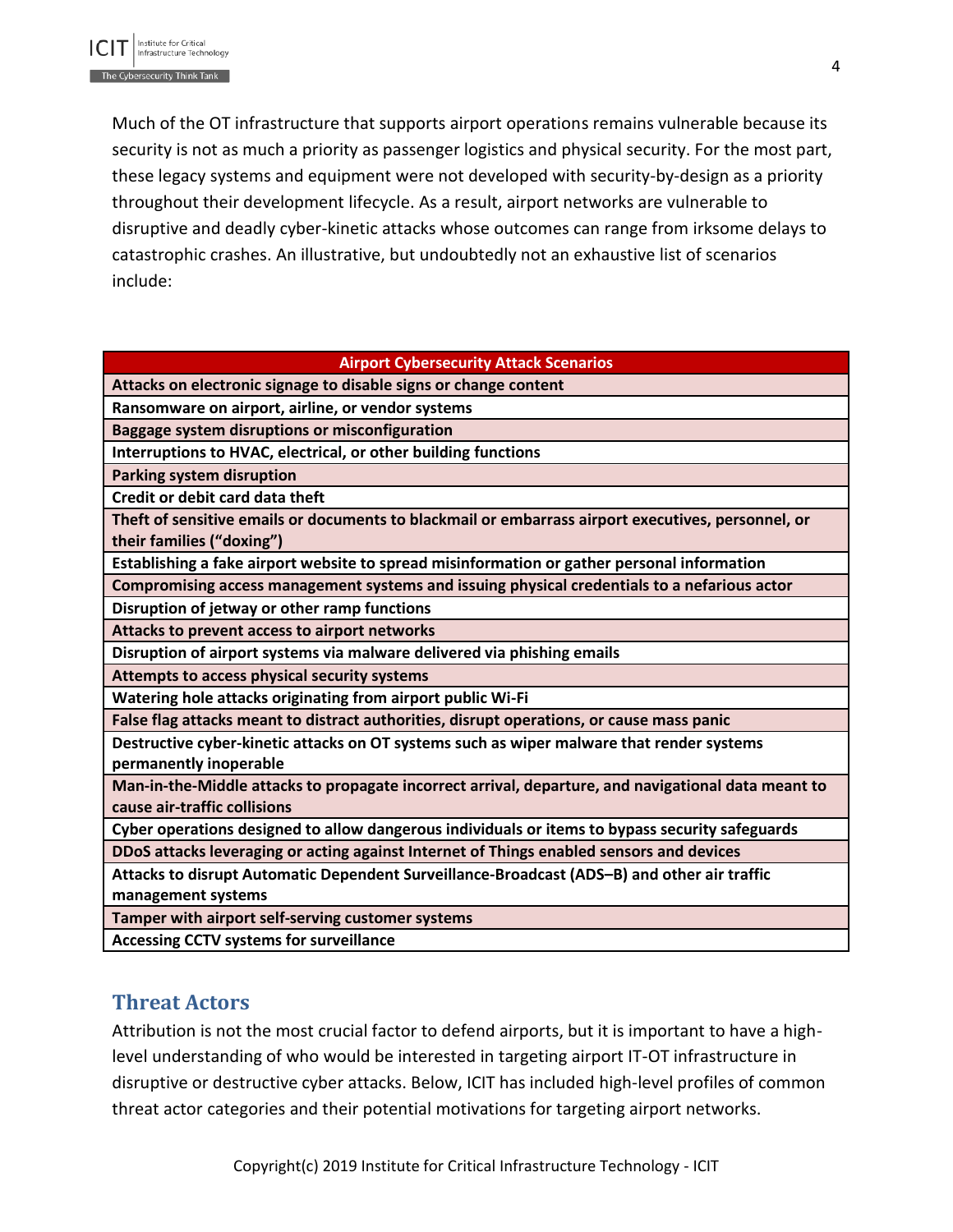# <span id="page-5-0"></span>**State-Sponsored Advanced Persistent Threats (APTs)**

The most serious and significant sources of attack are conducted by foreign military or intelligence-entities. These attackers are usually attempting to gain some military, political, or strategic advantage, and will attack the availability and integrity of systems to undermine the trust of the public or leaders. APTs usually target critical infrastructure facilities, military organizations, government agencies, or related public or private, non-governmental organizations to compromise and disrupt their operations or steal information.

Disruption of air travel at key airports could cause system-wide service disruptions or result in casualties, both of which would critically damage public trust and confidence in the entire National Airspace System [3]. In the past, BlackEnergy, Patchwork Elephant, APT 13, Anchor Panda, APT18, the Elderwood Platform, and the Helsing APT have targeted transportation sector systems.

#### <span id="page-5-1"></span>**Cyber-mercenaries**

Attackers with this motivation are usually aligned with sophisticated organized cybercrime entities, or foreign governments that wish to steal or damage confidential or proprietary information from private and public companies. This type of attacker often seeks significant monetary gain, or social activist or corporate strategic goals. Airport planning, construction, budget, and public- or government-relations documents are examples of tempting targets for cyber-mercenaries that are intent on commercial espionage [4].

#### <span id="page-5-2"></span>**Hacktivist**

A wide variety of individuals and groups engage in cyber attacks aimed at disrupting or disabling access to resources. They carry out their attacks for a range of reasons—from political protest and attempts at economic harm to simple amusement or to gain status within their peer group. These attacks are most often conducted by vandals, activists, or outsiders with an overarching agenda. They usually target networks or systems to deny user access, inflict damage, or steal or corrupt data. An example of this type of attack in the airport environment would be an attacker who attempts to prevent access to the airport website by flooding the site with more traffic than the site can handle (i.e., a distributed denial-of-service [DDoS] attack). Another example would be an attacker, seeking to expose perceived wrongdoing by airport management, who steals and publishes the contents of airport management email and executives' personal information on a site such as WikiLeaks or HackerForums. [4].

# <span id="page-5-3"></span>**Cybercriminals**

Cybercrime is perhaps one of the most rapidly growing areas of attack activity. These attacks are often less sophisticated than the other types of attacks discussed above, but over the last few years, cybercrime techniques and tools have improved and become much easier to obtain and use. These attackers usually target networks and systems directly for data they can steal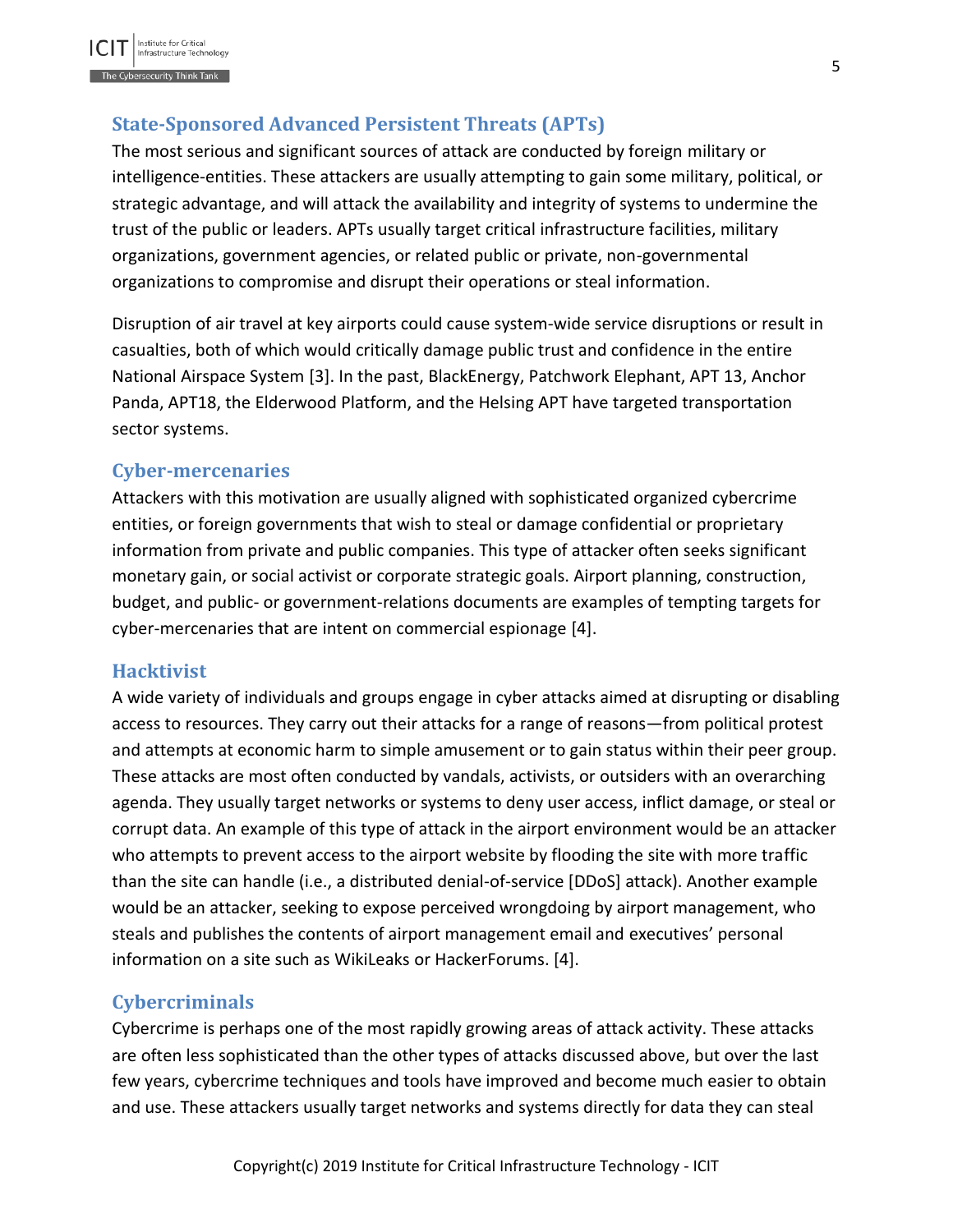and resell, such as customer identification, credit card, or banking information. Also, by using ransomware or destructive malware, actors can encrypt or destroy data, or threaten exposure of sensitive communications and information unless the victim pays a fee. Airport systems that handle credit card information parking services or baggage fees would be prime targets for these attackers [4].

# <span id="page-6-0"></span>**Terrorists**

Airplane crashes receive massive media attention and incite widespread fear in a population as the reliability and consistency in travel vectors is pivotal to a stable nation. Transportation hubs are defined by massive crowds of travelers rushing about in a shared and focused chaos. As a result, airports and other travel hubs are the ideal locations and default target of terrorist groups that either aim to harm many people or that design their machinations to allow them to remain anonymous and potentially escape the scene.

The vulnerabilities inherent in OT systems and associated IT networks could be exploited by terrorist organizations in a number of ways, from remotely fabricating a disruption that causes potential victims to aggregate in a desired location ( e.g., a baggage claim) to dangerously affecting a subsystem that is vital to the safety of an incoming or departing aircraft.

# <span id="page-6-1"></span>**Vulnerable Systems**

The airport ecosystem and its underlying supply chain is a complex amalgamation of IT and OT systems. Virtually every one of its systems could jeopardize the safety of passengers if compromised by a creative cyber adversary. While studies exist that evaluate attackers' potential to hack in-flight airplanes, ICIT has focused this publication on highlighting the risk posed by under-secured OT support systems that are not likely to be prioritized in traditional security reviews.

# <span id="page-6-2"></span>**Avionics Software**

The recent crashes of two Boeing 737 Max commercial airliners -- Lion Air flight 620 in October and Ethiopian Air flight 302 in March – may have been the result of software errors in two subsystems; the angle of attack sensor -- a vane that measures the plane's angle in the air - and the anti-stall system called MCAS [5].

Planes depend on millions of lines of code to operate safely. Poorly developed code, which is often the result of irresponsible development practices on the part of the airline or its suppliers, can result in errors or vulnerabilities that can be exploited by bad actors and result in catastrophic impacts.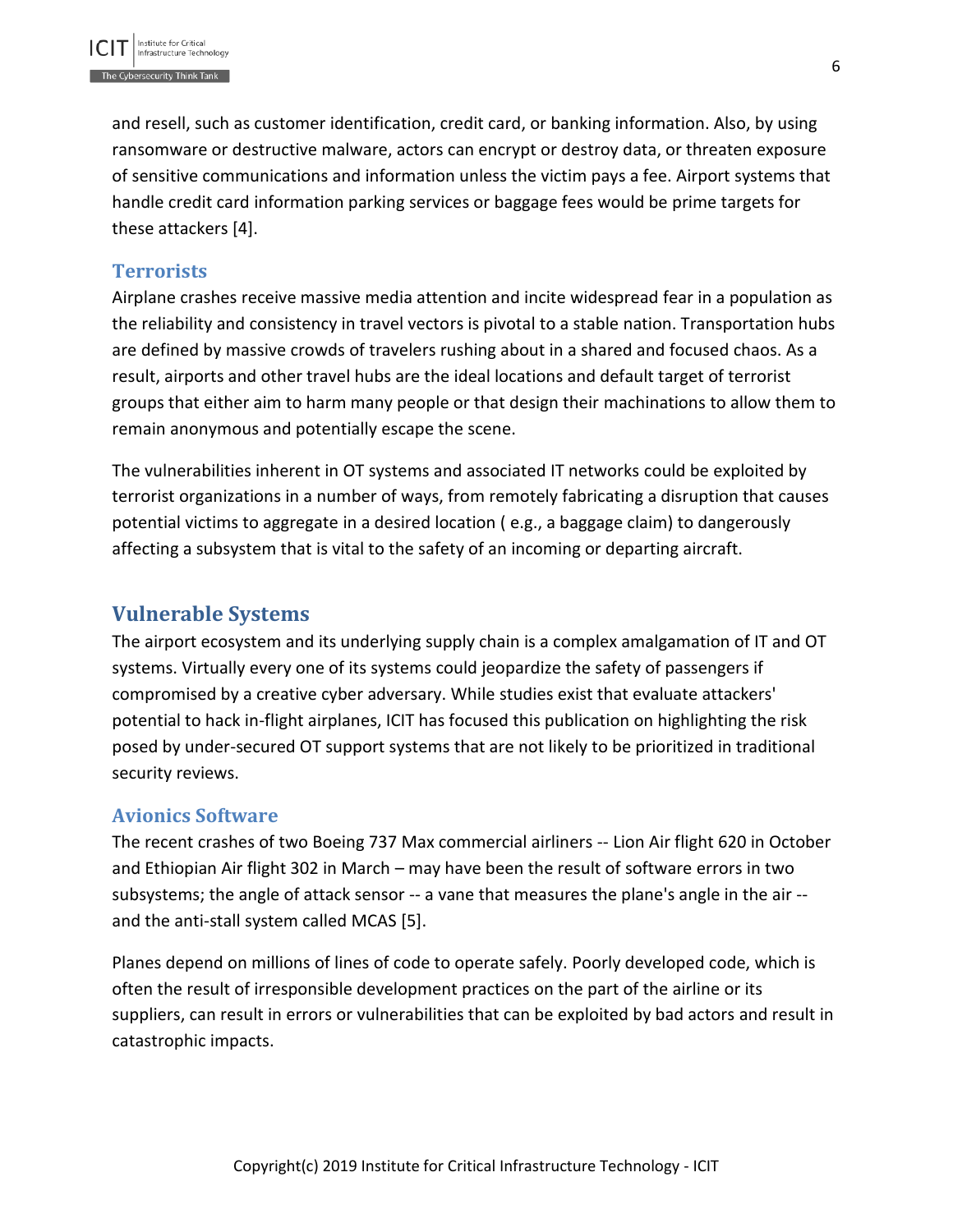### <span id="page-7-0"></span>**Baggage Handling**

Baggage-handling systems are designed to ensure that a person and their luggage arrive at the same destination at the same time. Disrupting baggage handling networks may seem trivial; however, they are some of the most accessible systems for attackers to compromise and offer some of the most diverse impacts. Baggage systems are among the most customer-facing OT system found in airports and are attractive targets because the adversary does not need to board a plane, or depending on the layout of the airport, even go through security to attack it. The attacker can compromise the systems by phishing an employee, injecting OT-specific malware onto the airport IT network, and then laterally navigating to the baggage handling system. Once the system is infected, the adversary could cause delays, disrupt operations, redirect luggage to other flights or airports, or prevent a bag from undergoing a secondary security screening.

From a national security perspective, this means adversaries can leverage this type of attack to smuggle illicit or dangerous substances on to a plane, steal sensitive personal items, or precision target the belongings of traveling intelligence personnel and steal their stowed electronic devices or other sensitive media [6]. In a complex attack scenario, a sophisticated adversary might redirect a piece of luggage, inject malware onto a stowed device, and then return the luggage to the queue so that an unsuspecting critical infrastructure operator remains unaware that their device is now infected with malware that could reveal operational details or further infect networks in secure facilities.

#### <span id="page-7-1"></span>**Aircraft Tugs**

Aircraft tugs are vehicles that latch onto the wheel bar or axle of a plane and guide it into a gate to connect the jet bridge and other deplaning equipment. Modern tugs are wireless, and it is expected that the next-generation of tugs may be wireless, driverless, and IT connected. Tugs leverage sensors and calibration parameters such as weight and size of aircraft to determine operations such as the velocity to approach a gate. If an attacker injected malware onto tugs, they could back a large aircraft into the airport itself by forcing the system to use the parameters for a smaller and lighter aircraft instead. A more nuanced attack scenario might leverage the tug to damage the landing equipment of an airplane bound for a targeted destination [6].

# <span id="page-7-2"></span>**De-icing Systems**

Airplane de-icing relies on on-site OT devices that regulate and maintain the composition of critical de-icing chemicals prior to their application to the plane. Planes must be de-iced because at typical cruising altitudes (around 35,000 feet), temperatures dip as low as minus 60 degrees Fahrenheit and dangerous ice could form on the body of a plane. If those systems were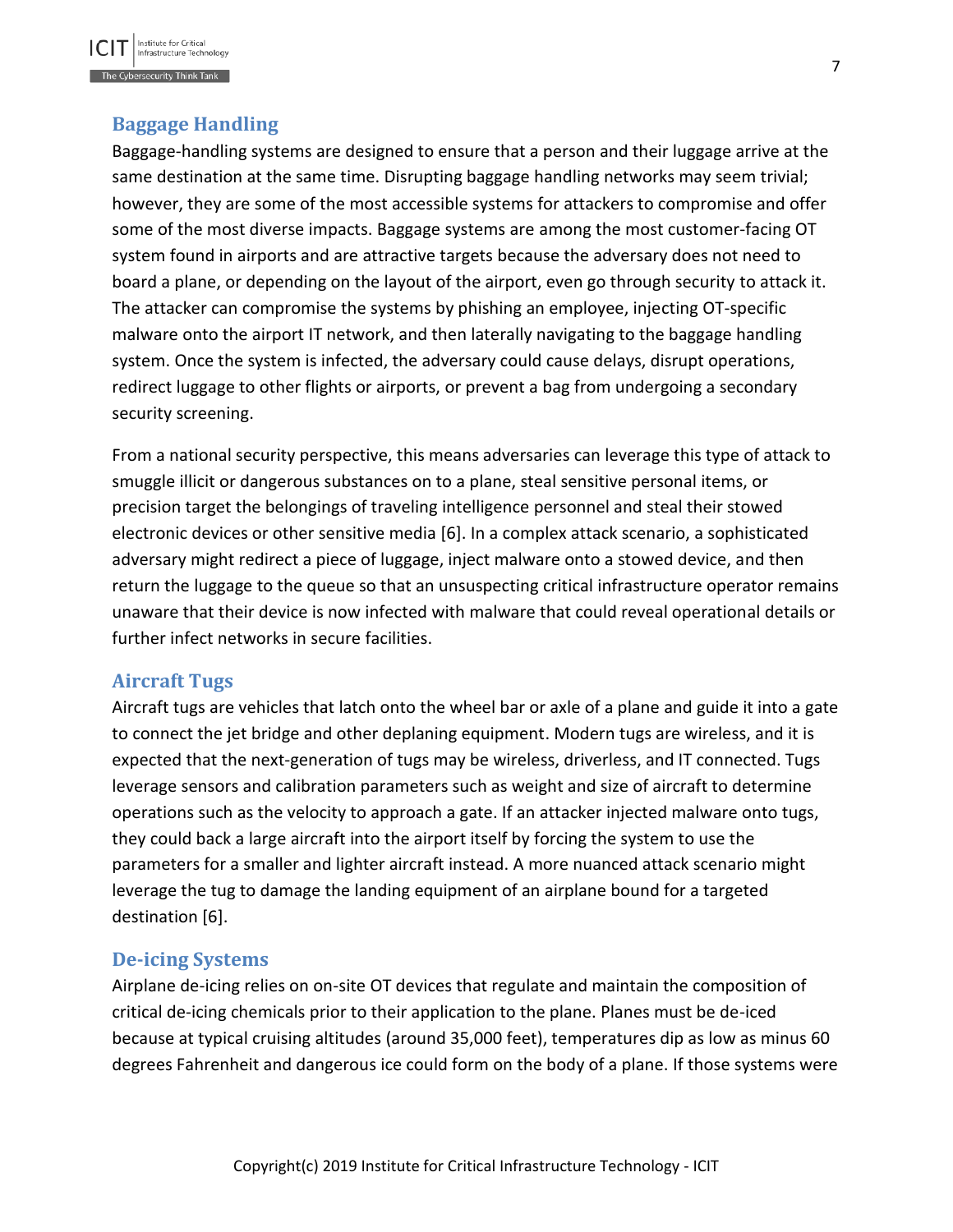attacked and the composition of the solution were altered, dangerous ice could build on the body of an aircraft.

In the right weather conditions, hacking de-icing systems could cause a crash without explosives, and the event may not even be recognized as an attack unless authorities were aware of the threat. Even a single millimeter of ice can dramatically affect the aerodynamics and maneuverability of a plane. [6]. Simply put, without the application of the correct de-icing mixture, the safety of a plane and its passengers and crew is in serious jeopardy.

#### <span id="page-8-0"></span>**Fuel Pumps**

Planes are refueled at airports by either fuel trucks or hydrants that pump gas from storage tanks in the ground. These storage tanks, are connected via underground pipes that use OT systems to regulate the valves, controls, and equipment used to store, transfer, and dispense various types of jet fuel used by commercial aircraft. If an adversary compromises a network, they could laterally access the fuel farm systems and cause the wrong type or mixture of fuel to be pumped into a plane, thereby resulting in a wide range of issues from engine problems to a possible explosion [6].

#### <span id="page-8-1"></span>**Airport Smart Devices**

Airport devices can be tampered with in a variety of unauthorized ways ranging from remote digital compromise to the injection of malware through physical media. Smart devices include IoT components, sensors, and other systems that bridge IT and OT networks. The unauthorized modification of smart devices could entail the manipulation of data at central reservation systems, administration IT systems, and an airport's stored sensor data. The threat of tampering also includes unauthorized modification of hardware or software with data deletion or corruption, which can affect the behavior of airport's self-serving systems like automatic check-in machines, passport control gates, and smart building management systems. As a result, attackers can potentially gain control over systems and result in physical safety breaches that severely impact an airport's security [4].

#### <span id="page-8-2"></span>**Third-Party Systems**

In early April 2019, Several U.S. airlines including Southwest Airlines, American Airlines, Delta Air Lines, United Airlines, Alaska Airlines, and JetBlue experienced issues with their computing systems leading to flight cancellations and delays due to IT issues faced by the third-party contractor Aerodata which "offers aircraft performance data, weight, and balance data, and load planning services to the airline industry to support approximately 21,000 flights per day." According to a customer case study issued by VMware, AeroData's "AeroData's flight deck client-server application is the last application used by pilots before the aircraft entry door is closed prior to takeoff. As a result, just five minutes of system downtime can result in over 100 delayed flights and loss of revenue."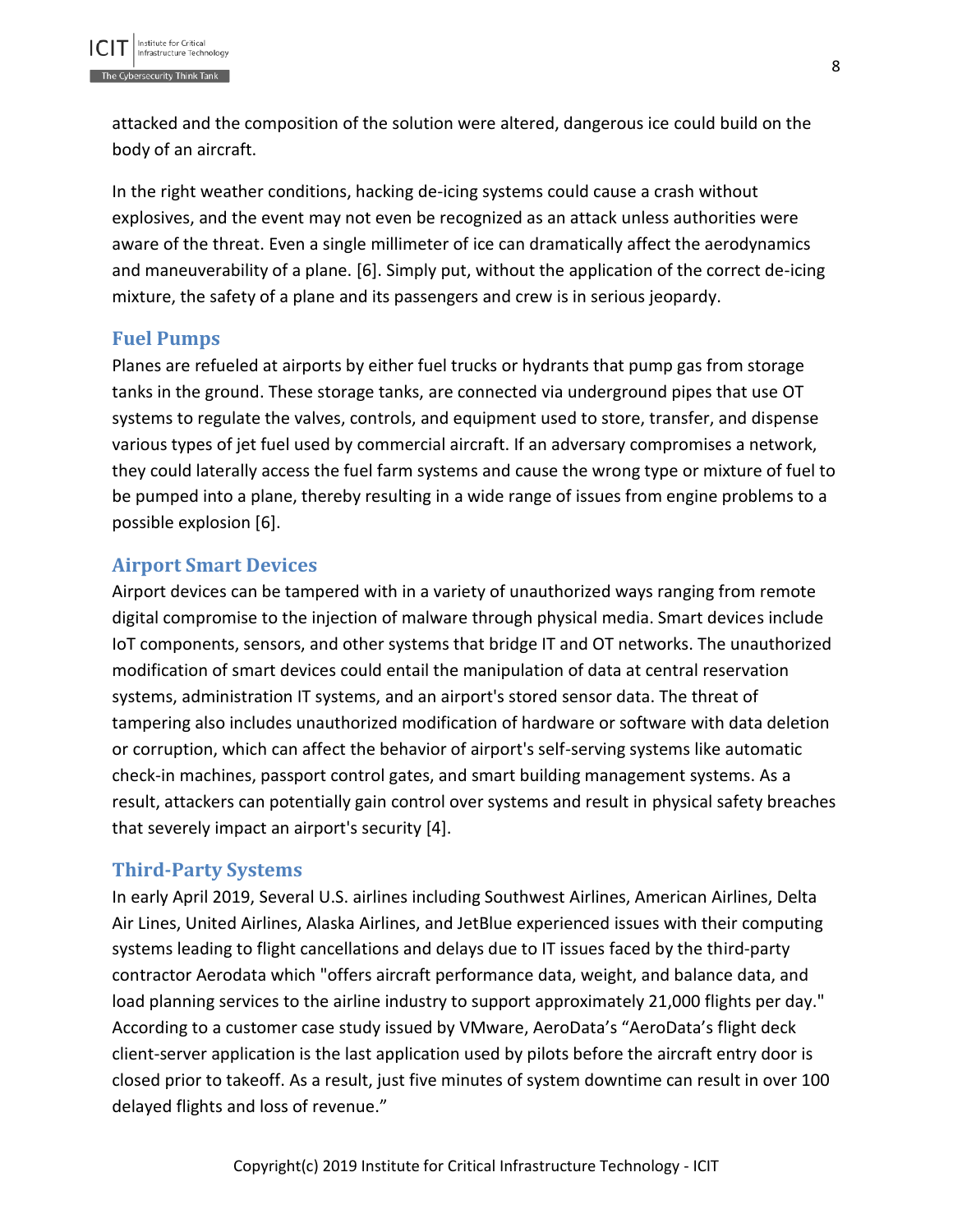Generally, an adversary can more easily compromise a third-party vendor network than that of a critical infrastructure organization. In cases such as AeroData, where one entity provides services to numerous airlines serving hundreds of flights per day, an attacker may be able to inflict significant impacts with minimal effort through targeted ransomware, wiper malware, or similar attacks [7].

#### <span id="page-9-0"></span>**Facial Recognition**

JetBlue, Delta, and other major airlines are experimenting with implementing facial recognition as a means of expediting the boarding process. According to NBC news coverage, the information from the scan will only be used once and will be deleted out of the system within a few hours. Photos will then be securely transmitted to the Customs and Border Protection (CBP) database where they are cross-referenced against passport photos. Airlines do not have direct access to the photos, do not store them, and will be dependent on the determination of the remote CBP database. For the process outlined above to be secured, airports, airlines, and CBP must collaborate to verify the integrity of the data in storage, transmission, and processing so that the integrity of the received results can be assured. If systems are not properly secured, adversaries could conduct man-in-the-middle attacks to either falsely approve dangerous individuals for travel or falsely flag innocent individuals for detainment [8].

# <span id="page-9-1"></span>**Mitigating Threats to Airport Technology**

Airport security is a top concern for law enforcement, homeland security officials and passengers alike; however, it is critical that cybersecurity be prioritized as much as physical security in the defense of airports and other transportation hubs. Currently, it may be possible for adversaries of every level of sophistication to launch hybrid cyber-kinetic attacks against air travel IT and OT systems, the majority of which were not developed with layered security throughout their development lifecycle, and wreak havoc on a national and global scale.

Airports rely on a complex network of IT and OT systems that if compromised due to a lack of security-by-design or a lack of a layered security could pose significant risks to the safety of passengers and crew. Poorly designed or inadequately secured avionics software can cause a plane to crash from a software glitch or a malicious exploit. Baggage handling systems may be compromised to facilitate the theft of items or the smuggling of dangerous substances. Hacked aircraft tugs may prevent an incoming craft from decelerating properly. Attackers could alter the settings in exposed de-icing systems so that pilots lose control of planes at high altitudes. Explosions may be possible from cyber-kinetic attacks on fuel pump subsystems. Smart devices and sensors could leak sensitive data to cybercriminals and other adversaries. Third party systems may be compromised to laterally navigate malware onto airport networks or to disrupt operations at multiple airports simultaneously. Facial recognition systems could be subject to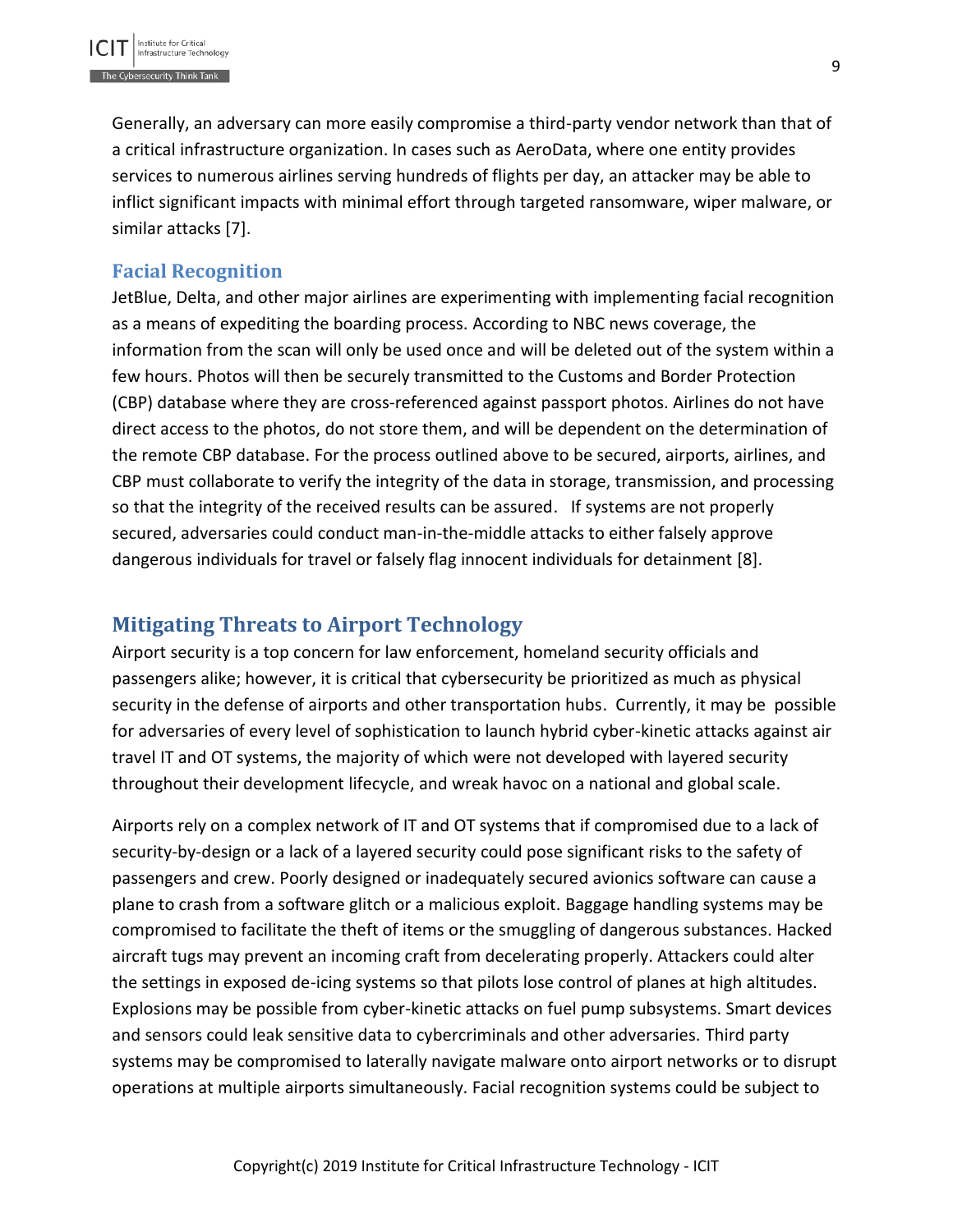man-in-the-middle attacks that allow prohibited individuals to bypass security and enter the country. The scenarios seem endless.

Airport executives, policymakers, technology manufacturers and law enforcement need to understand the threat landscape surrounding airport technology and the risk that passengers are being exposed to by not properly securing IT and OT systems. Some of the measures that can be taken to improve airport cybersecurity include:

- Acquisition requirements for avionics software and OT systems should include guidance around minimum standards on security-by-design and layered security controls at each stage of development
- Legacy equipment should be replaced with secure modern alternatives.
- Comprehensive risk assessments and penetration tests should be conducted to help to identify vulnerabilities that adversaries could exploit to enter the network.
- Robust cybersecurity criteria for IT and OT systems connected to airport infrastructure should be developed by the regulatory and legislative community

Securing the technology that runs our nation's airports is a challenging problem that requires engagement with a complex supply chain. The risks of inaction, however, are too significant to not act with urgency to protect passengers and crew from current and future threats.